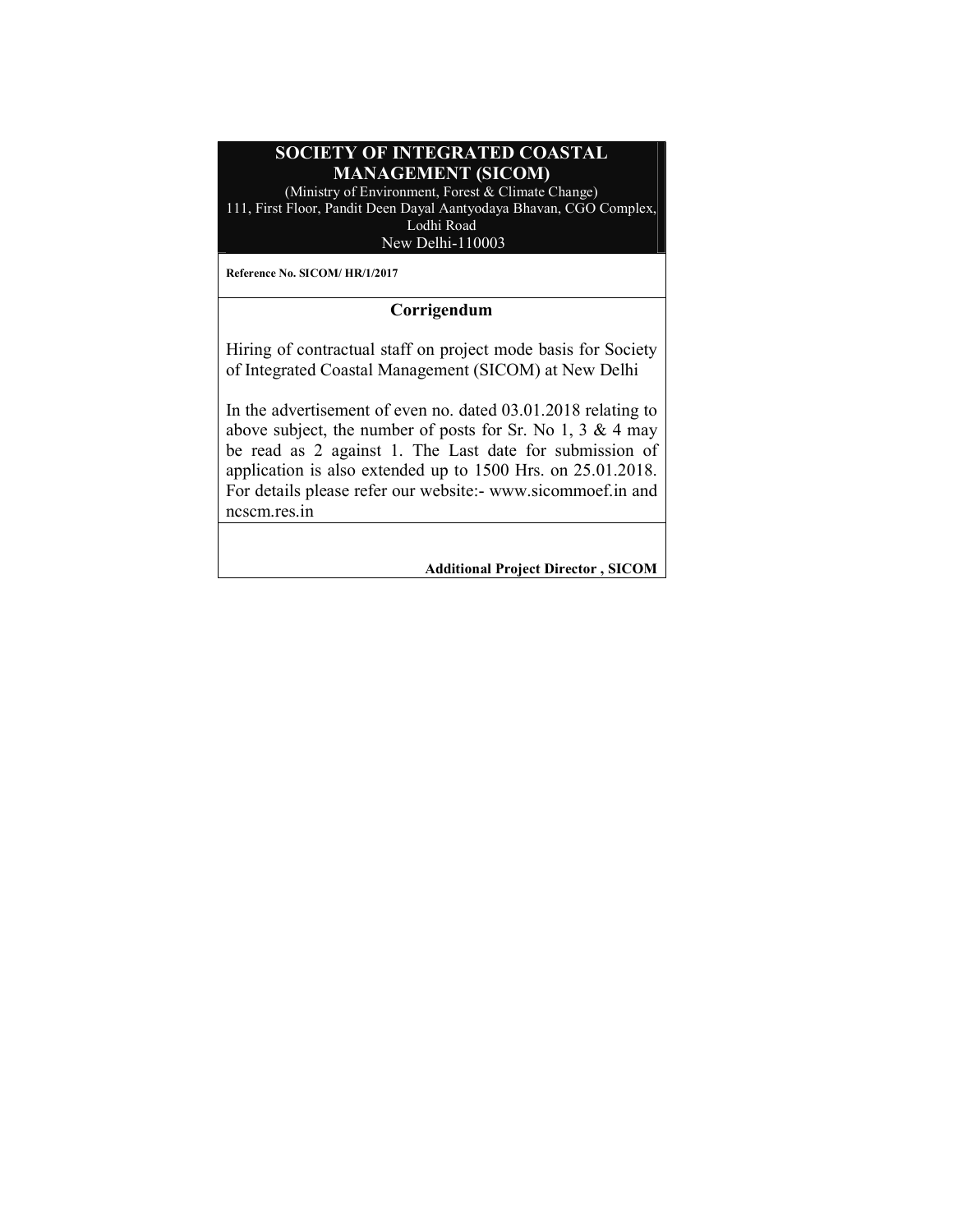| S.  | <b>Position</b> | <b>TOR/Duty</b><br>and              | Professional<br>Age,                        | Remunera-  | <b>Tenure</b>  |
|-----|-----------------|-------------------------------------|---------------------------------------------|------------|----------------|
| No. |                 | <b>Responsibilities</b>             | Qualification<br>and                        | tion       |                |
|     |                 |                                     | <b>Experience</b>                           | (consolida |                |
|     |                 |                                     |                                             | ted)       |                |
|     |                 |                                     |                                             |            |                |
| 1.  | <b>ICZM</b>     | Evaluation<br>(i)<br>of             | Maximum age as on                           | Rs. 75,000 | One year and   |
|     | planner         | reports<br>and                      | 01st September 2017:-                       | per month  | tenure may be  |
|     |                 | proposals                           | 35 years                                    |            | extended       |
|     | (Number         | (ii) Provide technical              | Qualification:-Full                         |            | further on the |
|     | of Post-2)      | assistance/expertise                | time Post graduation                        |            | basis<br>of    |
|     |                 | to prevent Coastal                  | degree<br>in                                |            | requirement    |
|     |                 | erosion.                            | Urban/Environmental                         |            | and review of  |
|     |                 | Planning<br>iii)<br>to              | Planning.                                   |            | performance.   |
|     |                 | prevent inundation                  | Experience:-                                |            |                |
|     |                 | and salination.                     | 5 yrs experience in                         |            |                |
|     |                 | (iv) Design/plan of                 | the related field.                          |            |                |
|     |                 | disaster<br>mitigation              |                                             |            |                |
|     |                 | structure.                          | Experience<br><sub>of</sub>                 |            |                |
|     |                 | (v) Designing and                   | undertaking research                        |            |                |
|     |                 | monitoring the social               | analysis,<br>and<br>and                     |            |                |
|     |                 | components of the                   | GIS,<br>knowledge<br>of<br>analytical       |            |                |
|     |                 | projects.<br>(vi) Capacity building | software<br>(like SPSS), designing          |            |                |
|     |                 | of<br>the                           | software<br>like                            |            |                |
|     |                 | implementation                      | AutoCAD<br>are                              |            |                |
|     |                 | agency,                             | desirable                                   |            |                |
|     |                 | (vii)Designing                      |                                             |            |                |
|     |                 | approaches to ensure                | Extensive experience                        |            |                |
|     |                 | public participation.               | in sectors such as                          |            |                |
|     |                 | (viii) Data collection              | urban<br>and<br>rural                       |            |                |
|     |                 | and storage on CZM                  | planning,                                   |            |                |
|     |                 | Planning. Knowledge                 | infrastructure,                             |            |                |
|     |                 | management<br>and                   | governance<br>in                            |            |                |
|     |                 | sharing among the                   | designing<br>projects                       |            |                |
|     |                 | agencies.                           | (methodologies,                             |            |                |
|     |                 | (ix) Coordination of                | work-plan),                                 |            |                |
|     |                 | project                             | project<br>supporting                       |            |                |
|     |                 | implementation.                     | implementation,                             |            |                |
|     |                 | Monitoring<br>(x)<br>of             | research and analysis,                      |            |                |
|     |                 | project impacts.                    | knowledge                                   |            |                |
|     |                 | Support<br>(xi)<br>in               | management                                  |            |                |
|     |                 | preparation of ICZM<br>Plan         | preparation of reports<br>and presentation. |            |                |
|     |                 | Data collection<br>(xii)            | It is expected that the                     |            |                |
|     |                 | and storage.                        | candidate shall have                        |            |                |
|     |                 | <b>Overall</b><br>(xiii)            | experience<br>in                            |            |                |
|     |                 | Coordination<br>for                 | multidisciplinary                           |            |                |
|     |                 | preparation of DPRs                 | problem<br>solving                          |            |                |
|     |                 | for<br>all<br>activities            | approach<br>and<br>has                      |            |                |
|     |                 | under ICZMP Phase-                  | worked in designing a                       |            |                |
|     |                 | $_{\rm II}$<br>and<br>National      | range<br>of<br>projects                     |            |                |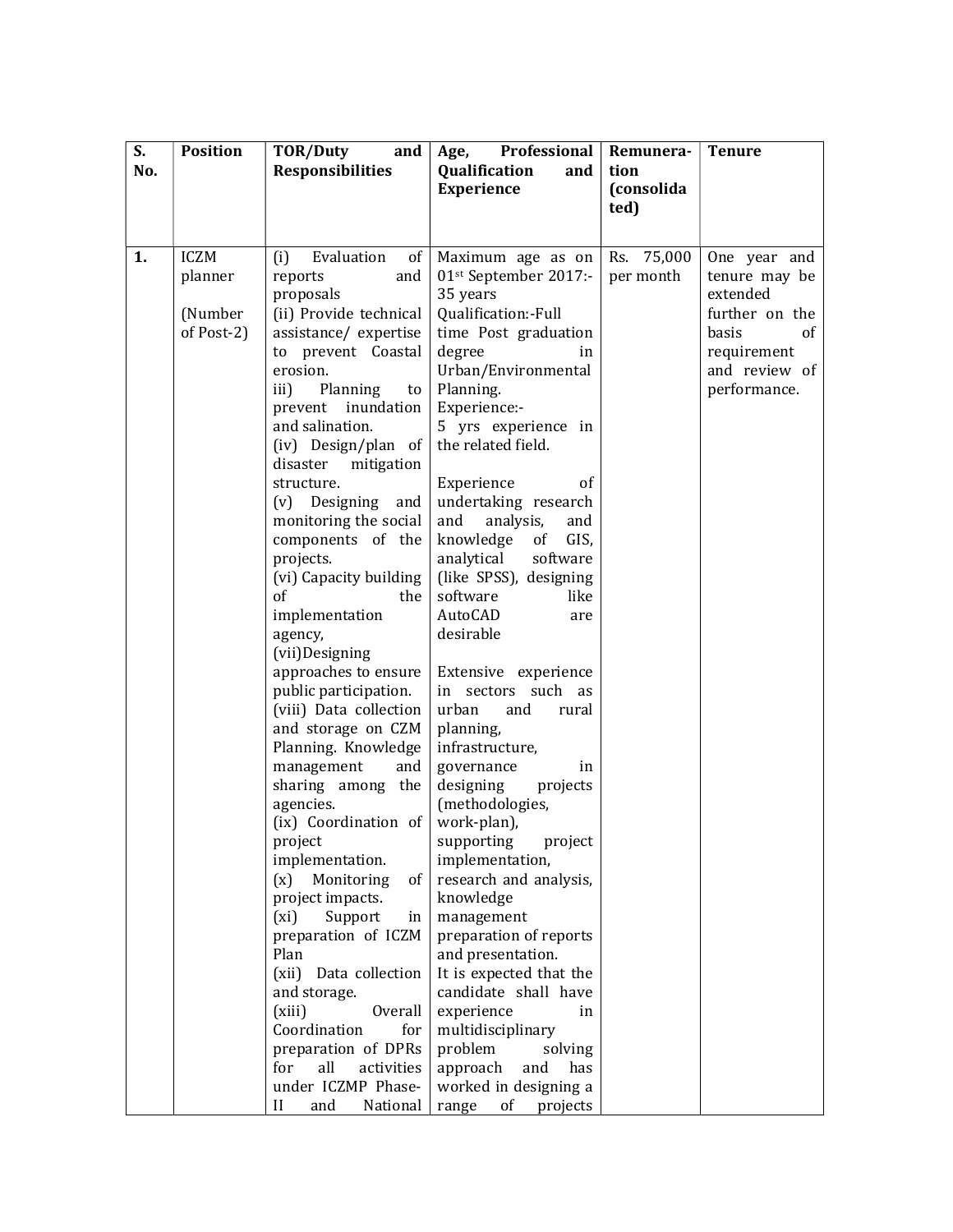| 3. | Project<br>Engineer<br>(Number<br>of Post-2)  | Coastal<br>Mission.<br>Coordination with all<br>SPMUs and PEAs in<br>this regard.<br>(xiv) Environmental<br>zoning in identified<br>stretched<br>under<br><b>ICZMP Phase-II.</b><br>(xiv) Any other work<br>assigned<br>time<br>to<br>time.<br>$(i)$ To<br>assist<br>in<br>Designing,<br>operations,<br>Implementation and<br>monitoring of the<br>project activities.<br>(ii)<br>To<br>prepare<br>BOQs, specifications<br>of<br>the<br>project<br>activities.<br>(iii)<br>To<br>provide<br>and<br>comments<br>support to SPMUs<br><b>PEAs</b><br>and<br>for<br>preparation<br>of<br>Technical Bids and<br>specifications.<br>Coordination<br>(iv)<br>with all SPMUs and<br>national PEAs<br>Data collection<br>(v)<br>and storage.<br>(vi)<br><b>DPRs</b><br>for<br>Engineering/<br>Technical<br>project<br>activities<br>under<br>ICZMP Phase-II and<br>Coastal<br>National<br>Mission.<br>Coordination with all<br>SPMUs and PEAs in | (National<br>and<br>International)<br><b>Experience of working</b><br>in Projects funded by<br>multilateral agencies<br>(such as The World<br>Bank,<br>Asian<br>Development<br>Bank,<br><b>UNDP</b><br>$etc.$ )<br>is<br>desirable. Experience<br>in ICZM will be an<br>added advantage.<br>Maximum age as on<br>01st September 2017:-<br>35 years<br>Qualification:-<br>B.E/B.Tech<br>in<br>Civil/Electrical/<br>Electronics<br>&<br>communication/<br>Mechanical/<br>Production/<br>Industrial/<br>Environmental<br>Engineering<br>Experience:-<br>$5+yrs$<br>post<br>qualification<br>experience in project<br>designing,<br>project<br>implementation,<br>monitoring<br>&<br>Operations.<br>Framing<br>Project<br>of<br>reports,<br>framing of<br>Tender<br>documents. | $60000/-$                      | One year and<br>tenure may be<br>extended<br>further on the<br>basis<br>of<br>requirement<br>and review of<br>performance. |
|----|-----------------------------------------------|-----------------------------------------------------------------------------------------------------------------------------------------------------------------------------------------------------------------------------------------------------------------------------------------------------------------------------------------------------------------------------------------------------------------------------------------------------------------------------------------------------------------------------------------------------------------------------------------------------------------------------------------------------------------------------------------------------------------------------------------------------------------------------------------------------------------------------------------------------------------------------------------------------------------------------------------|----------------------------------------------------------------------------------------------------------------------------------------------------------------------------------------------------------------------------------------------------------------------------------------------------------------------------------------------------------------------------------------------------------------------------------------------------------------------------------------------------------------------------------------------------------------------------------------------------------------------------------------------------------------------------------------------------------------------------------------------------------------------------|--------------------------------|----------------------------------------------------------------------------------------------------------------------------|
|    |                                               | this regard.<br>other<br>(vii)<br>Any<br>works assigned time<br>to time.                                                                                                                                                                                                                                                                                                                                                                                                                                                                                                                                                                                                                                                                                                                                                                                                                                                                |                                                                                                                                                                                                                                                                                                                                                                                                                                                                                                                                                                                                                                                                                                                                                                            |                                |                                                                                                                            |
| 4. | Project<br>Associate<br>(number<br>of Post-2) | Evaluation<br>(i)<br>of<br>reports<br>and<br>proposals.<br>(ii)<br>Marine<br>environment impact                                                                                                                                                                                                                                                                                                                                                                                                                                                                                                                                                                                                                                                                                                                                                                                                                                         | Maximum age as on<br>01st September 2017:-<br>35 years                                                                                                                                                                                                                                                                                                                                                                                                                                                                                                                                                                                                                                                                                                                     | Rs.<br>$50,000/-$<br>per month | One year and<br>tenure may be<br>extended<br>further on the<br>basis<br>of                                                 |